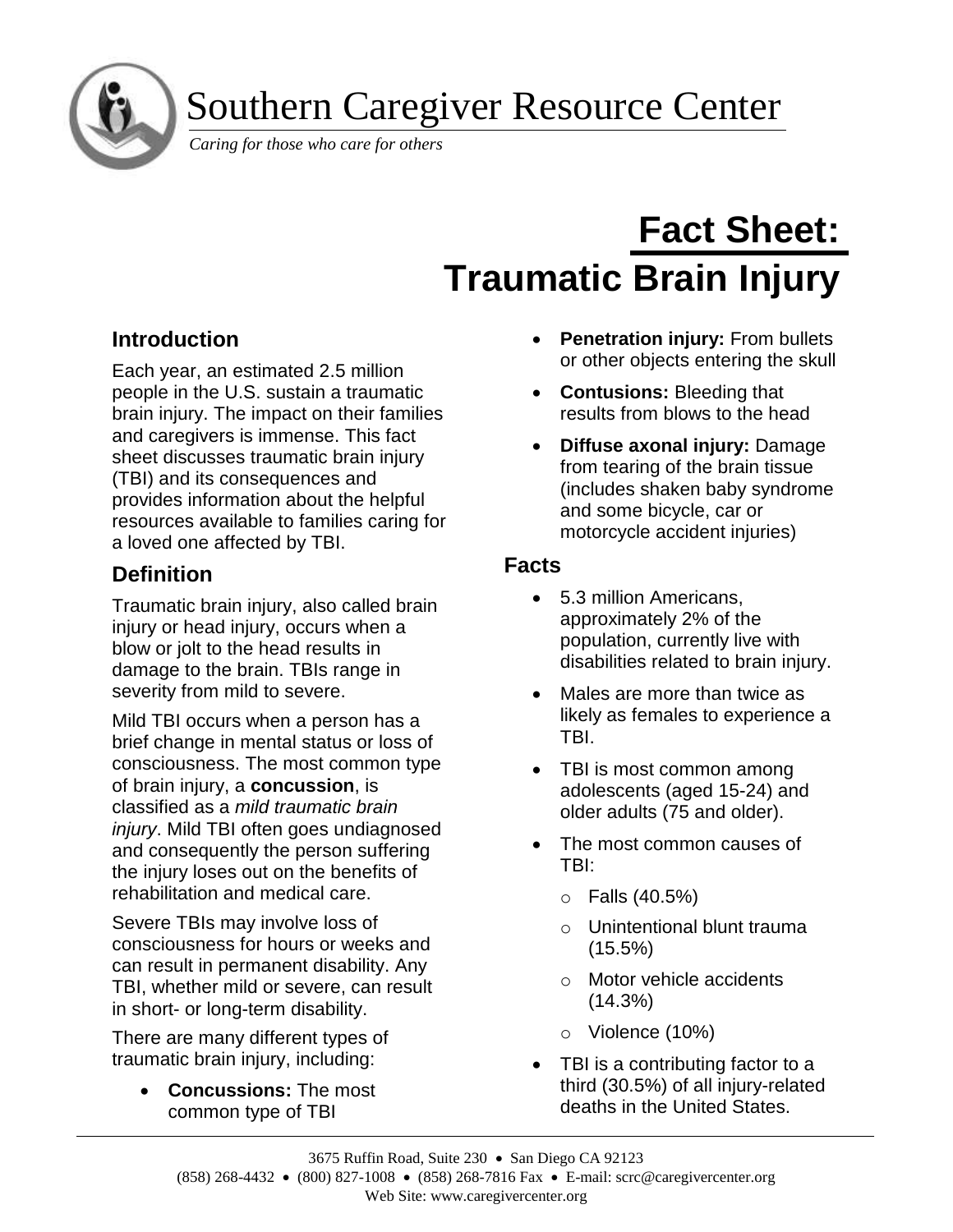• The direct medical costs and indirect costs of TBI, such as lost productivity, total an estimated \$60 billion in the United States.

# **Consequences**

A TBI may result in mild, moderate or severe changes in one or more areas. including thinking, speech, physical functions and social behavior. The consequences of TBI can be lifelong for some people, while others may be able to recover and resume activities they enjoyed before the injury occurred.

A partial list of **cognitive changes** (or **changes in thinking**) which can occur due to a brain injury include:

- Shortened attention span
- Memory problems
- Problem-solving difficulties
- Poor judgment
- Partial or complete loss of reading and writing skills
- Language problems, including communication deficits and loss of vocabulary
- Inability to understand abstract concepts
- Difficulty learning new things

Some of the **physical changes** that can occur due to a brain injury include:

- Weakness
- Muscle coordination problems
- Full or partial paralysis
- Changes in sexual functioning
- Changes in the senses (hearing, sight, touch, etc.)
- Seizures (also called traumatic epilepsy)
- Sleep problems
- Speech difficulties

## **Personality and behavioral changes**

may be subtle or severe and include:

- Difficulty with social skills
- Inability to empathize with others
- Tendency to be more selfcentered
- Inability to control one's emotions
- Increases in irritability and frustration
- Inappropriate and/or aggressive behavior
- Extreme mood swings
- Depression (individuals with TBI are considered to be at a high risk for depression)

For further information about how to cope with behavior problems that result from a TBI, see the fact sheet *Coping with Behavior Problems after Head Injury.*

# **Prognosis (or Chance of Recovery)**

It is difficult to predict how well someone who has had a brain injury will recover, partly because there is no test a doctor can use to predict recovery. The Glasgow Coma Scale is used to determine the initial severity of a brain injury. It is often used at the scene of the accident or in the emergency room. This scale uses eye movements and ability to speak and move other parts of the body to determine the seriousness of the injury. Ask your doctor to explain the tests used to determine your loved one's ability to recover.

Your loved one's prognosis will depend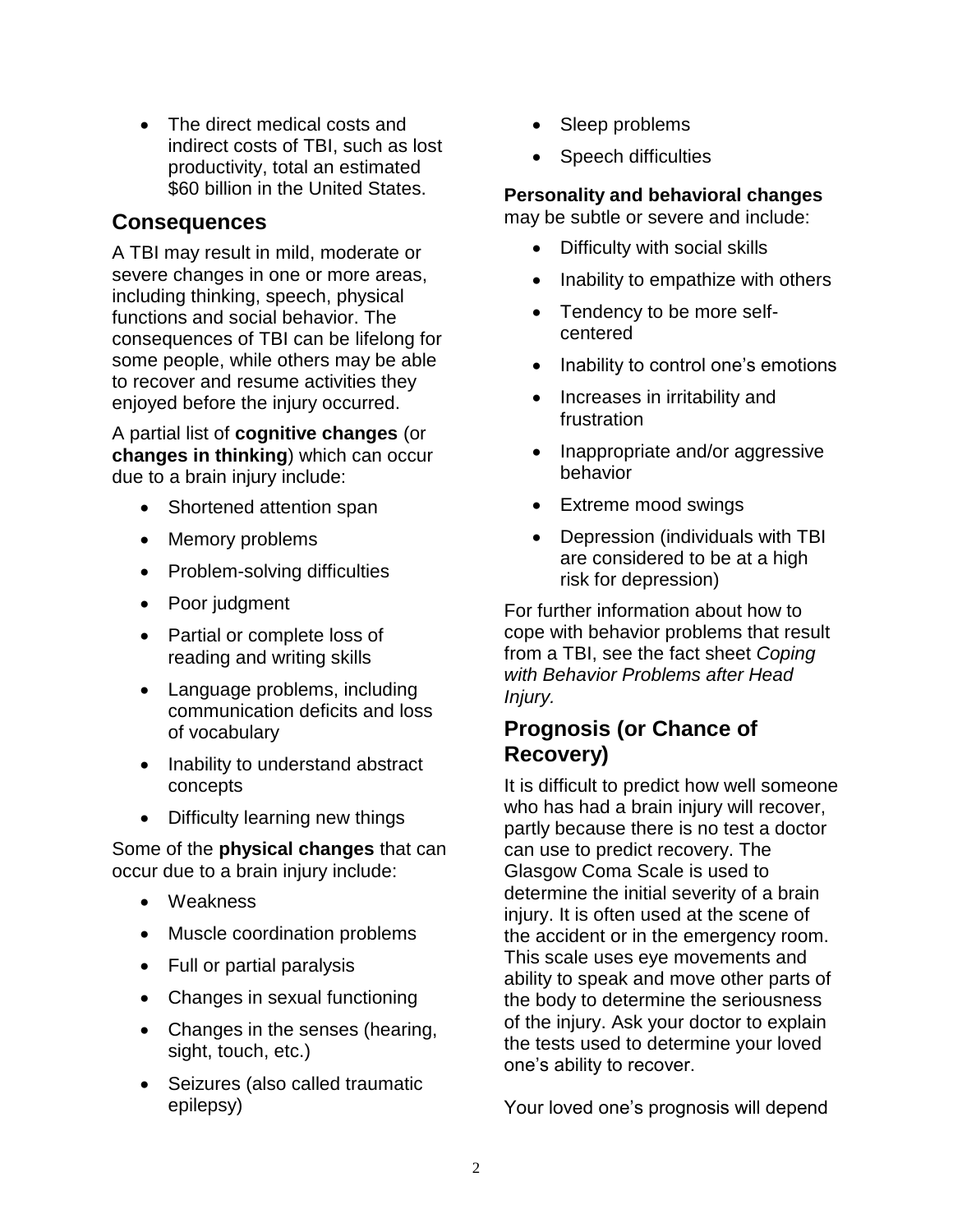on many factors, including the severity of the injury, the type of injury, and what parts of the brain have been affected. Prompt diagnosis and treatment will help the recovery process.

# **Recovery Tips for People Who Have Had a TBI**

The recovery process is different for everyone. Just as no two people are alike, no two brain injuries are alike. Recovery is typically lengthy—from months to years—because the brain takes a long time to heal. These tips, directed at the person with a brain injury, will help your loved one improve after the injury:

- Get lots of rest.
- Avoid doing anything that could cause another blow or jolt to the head.
- Ask the doctor when it's safe to drive a car, ride a bike, play sports or use heavy equipment, because reaction time may be slower after a brain injury.
- Take prescription medication according to the doctor's instructions.
- Do not drink alcohol or use street drugs.
- Write things down to help with memory problems.
- Ask the doctor to recommend rehabilitation services that might help recovery and follow those recommendations.

## **Rehabilitation**

The goal of rehabilitation is to help your loved one live and function as independently as possible. Rehabilitation helps the body heal and

assists the brain in relearning processes so that an individual recovers as quickly and efficiently as possible.

Rehabilitation will also help the person with TBI learn new ways to do things if any previous abilities have been lost.

After your loved one's initial life-saving treatment at the time of the injury, he or she will most likely start a rehabilitation program and will work with a team of specialists. The person with TBI and his or her family are the most important members of the rehabilitation team. Family members should be included in the rehabilitation and treatment as much as possible. Some of the other professionals who may be part of this team include:

- **Physiatrists:** Doctors who are experts in rehabilitation medicine who typically oversee the rehabilitation process.
- **Neurologists**: Doctors who are trained in the diagnosis and treatment of nervous system disorders, including diseases of the brain, spinal cord, nerves, and muscles.
- **Occupational, physical, speech and language therapists**: Therapists that help the person regain thinking skills, communication skills, physical abilities and behavioral skills.
- **Neuropsychologists:** Specialized psychologists who focus on thinking skills and behavior problems.
- **Vocational rehabilitation experts:** Employment coaches who help with regaining job skills.

It is important to remember that rehabilitation may last years and that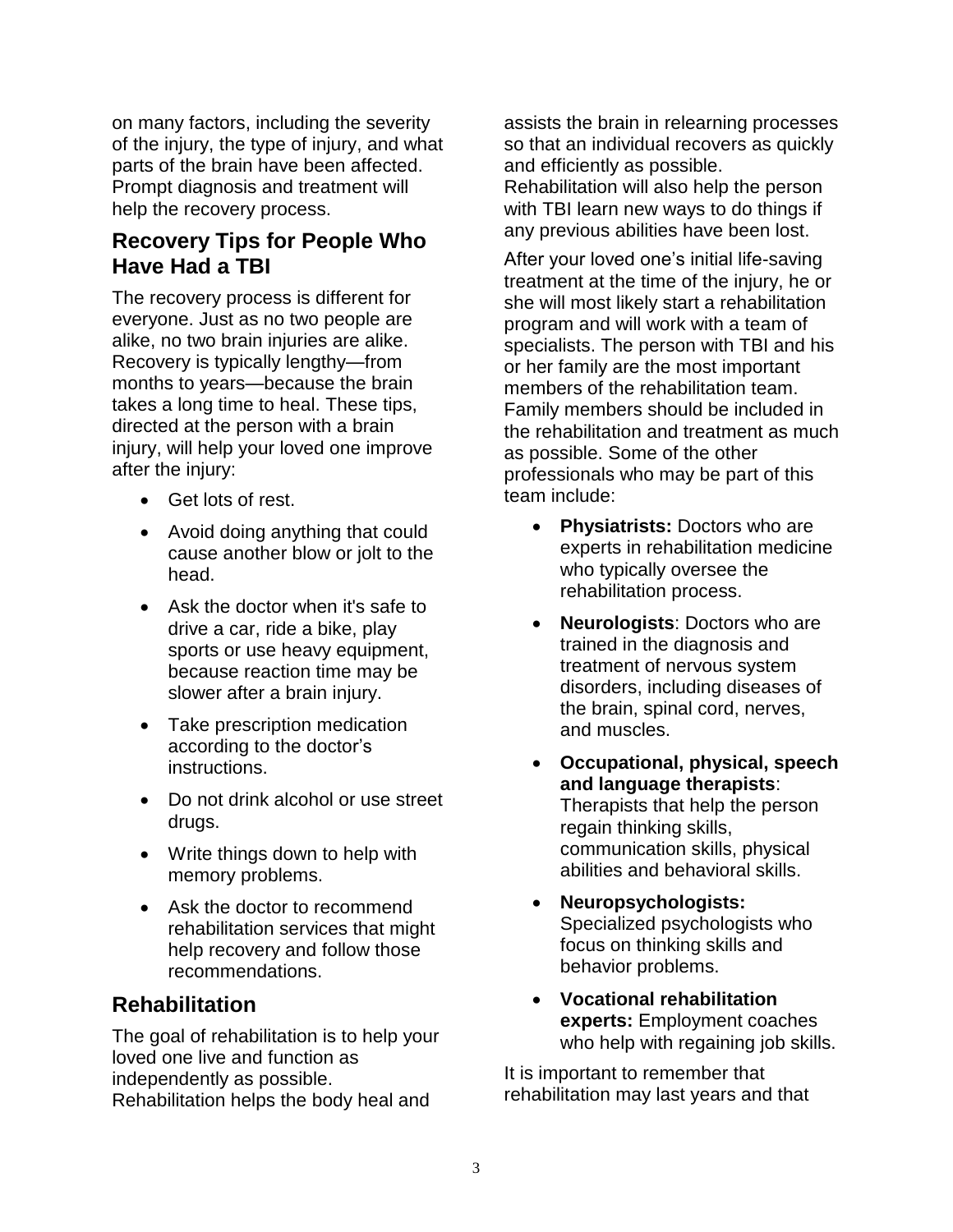your loved one will benefit from the ability to receive rehabilitation services throughout this time. Appropriate programs and treatments will also change as your family member's needs change. A variety of treatment and rehabilitation programs may help your loved one. Some of the different types of rehabilitation facilities include:

- **Acute rehabilitation:** An intensive rehabilitation program
- **Coma treatment centers**: Provide coma-specific medical care
- **Transitional living programs**: Nonmedical residential programs that teach skills for community living
- **Long-term care and supervised living programs:** Residential facilities that provide care and rehabilitation to people with TBI who are not able to live independently
- **Behavior management programs**: Typically communitybased (i.e., not residential) programs that teach self-control and appropriate social behaviors
- **Day treatment programs**: Provide rehabilitation during the day so the person can return home at night

## **Prevention**

TBI's can be life altering, yet many are preventable if the necessary precautions are taken. The following are tips for minimizing the risk of sustaining a TBI:

Drivers and passengers should always:

• Wear lap belts and should harnesses.

- Use properly installed infant and child safety seats. A representative of your local police department or highway patrol can show you the proper method of installation.
- Avoid drinking and driving or driving under the influence of drugs or medications.
- Use helmets for motorcycle and bicycle riding and other recreational sports.

To help prevent falls individuals should:

- Use the rails on stairways
- Install adequate lighting, especially on stairs for people with poor vision or who have difficulty walking.
- Place bars on windows to prevent children from falling
- Do not place obstacles in walking pathways

Research has shown that approximately 85% of head injuries from bicycle accidents can be prevented with the use of helmets.

# **Caregiving**

When someone suffers a Traumatic Brain Injury (TBI), the entire family is affected. Studies show that caregivers of people who have suffered a brain injury may experience feelings of burden, distress, anxiety, anger and depression. If you are caring for a partner, spouse, child, relative or close friend with TBI, it is important to recognize how stressful this situation can be and to seek support services.

Services that may be most helpful to you include in-home assistance (home health aides or personal care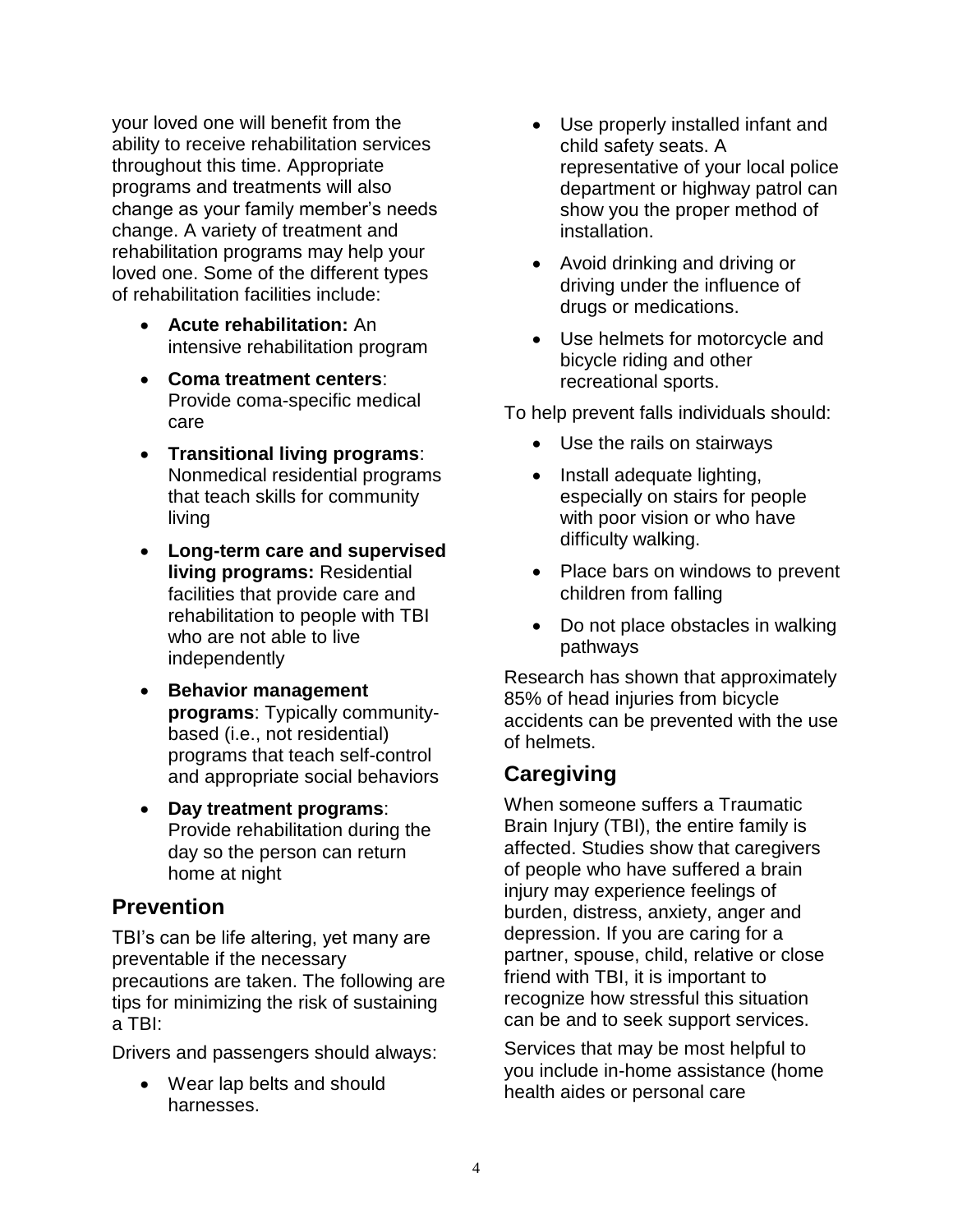assistants), respite care to provide breaks from caregiving, brain injury support groups, and ongoing or shortterm counseling for caregivers to adjust to the changes that have come as a result of the injury. You also may need to ask your support system of family, friends and community members for help with your loved one's care, so that you don't get burned out. (See the fact sheet: *Taking Care of YOU: Self-Care for Family Caregivers* for additional tips on taking care of yourself.)

In your role as a caregiver, you will probably find that it can be difficult to find appropriate and adequate services for your loved one. It is important to know that you will most likely need to be persistent in your search for assistance. You should use your network of family and friends, as well as professionals, to get tips about available resources.

# **Veteran Affairs Response to TBI**

Due to the high incidence of TBI in the military field, Veteran Affairs (VA) and other sectors of the US military health system have become active in addressing the issues surrounding TBI.

Active duty and reserve service members are at an increased risk of sustaining a TBI compared to their civilian peers. This is a result of several factors, including the specific demographics of the military; in general, young men between the ages of 18 to 24 are at the greatest risk for TBI. This is coupled with an increased risk of being deployed to areas where they are at risk for experiencing blast exposures and the potential danger of even the most common operational and training activities, which are common in the military.

Research conducted by the Defense and Veterans Brain Center (DVBIC) in 2005 found that blasts in combination with other mechanisms are a leading cause of TBI for active duty military personnel in war zones. The DVBIC also found that service members with previous TBI's had more symptoms in the first three months after a subsequent injury, compared to those with their first TBI, highlighting the significance and implications for treatment, of multiple TBI's.

VA has implemented an integrated nationwide system of care for Veterans and active duty service members recovering from TBI and polytrauma. This system is designed to provide care for persons with TBI as an isolated condition or in the context of polytrauma or other comorbidities. It consists of more than 100 VA medical centers; each offering specialized rehabilitation care by an interdisciplinary team.

Various steps have been taken to improve identification and treatment:

- In 2007, the VA initiated a TBI screening for all Veterans.
- Veterans with a positive TBI screen are referred for a comprehensive evaluation with specialty providers who determine a definitive diagnosis.
- An individualized Rehabilitation and Reintegration Treatment Plan of Care is developed for those Veterans that need ongoing rehabilitation services.

In late 2012, the Department of Veterans Affairs and the Department of Defense announced they were investing more than \$100 million in research to improve diagnosis and treatment of mild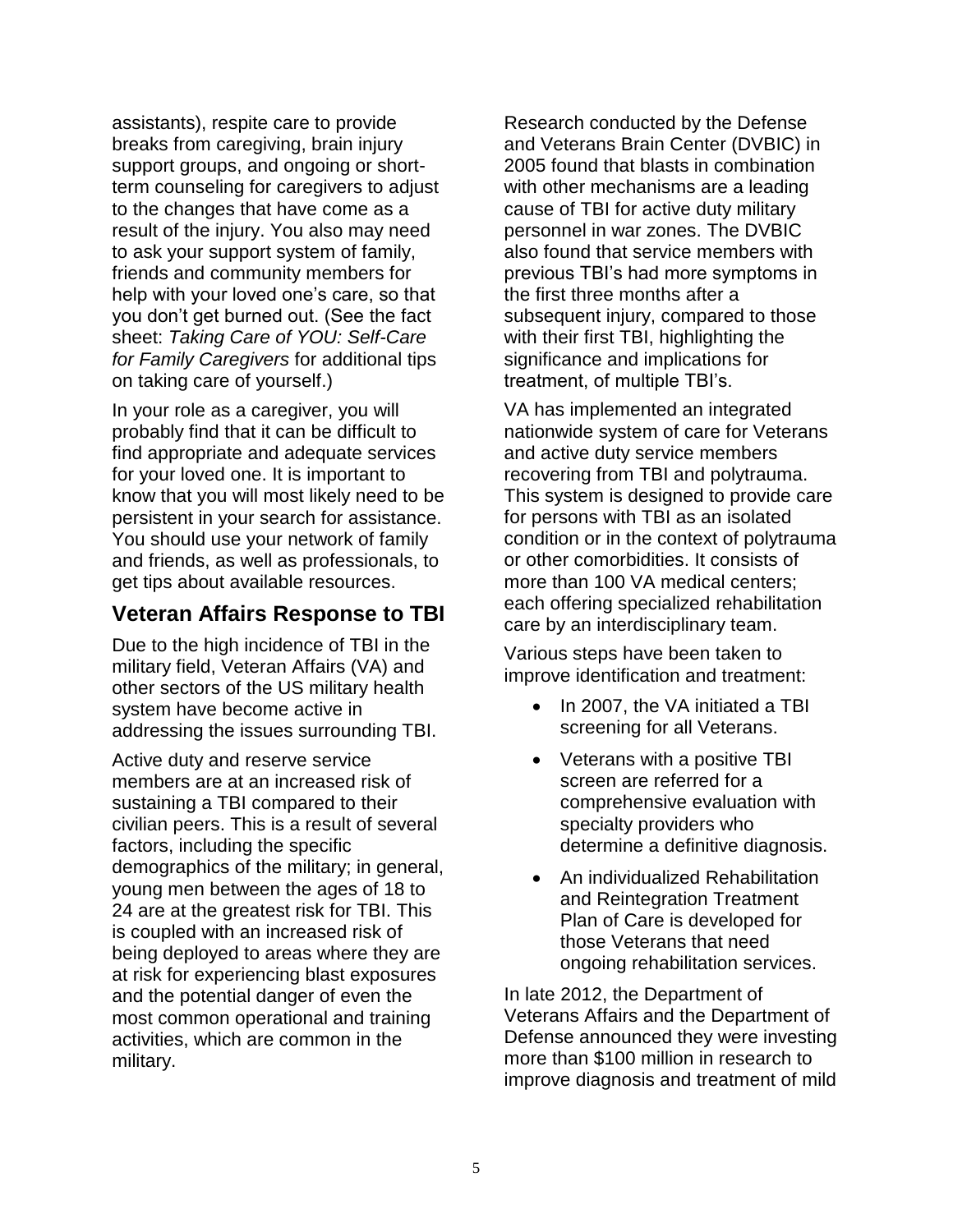TBI and post- traumatic stress disorder (PTSD).

# **Useful Resources & Services for Families Affected by TBI**

## **National Disability Rights Network Protection and Advocacy for Individuals with Disabilities**

Protection and Advocacy (P&A) System and Client Assistance Program (CAP) This nationwide network of congressionally mandated disability rights agencies provides various services to people with disabilities, including TBI. P&A agencies provide information and referral services and help people with disabilities find solutions to problems involving discrimination and employment, education, health care and transportation, personal decisionmaking, and Social Security disability benefits. These agencies also provide individual and family advocacy. CAP agencies help clients seeking vocational rehabilitation. For more information on P&A and CAP programs, see the National Disability Rights Network website, [www.ndrn.org.](http://www.ndrn.org/)

#### **[Traumatic Brain Injury Model](https://www.tbindsc.org/)  [Systems](https://www.tbindsc.org/)**

Funded through the National Institute on Disability and Rehabilitation Research, the TBI Model Systems consist of 16 TBI treatment centers throughout the U.S. The TBI Model Systems have extensive experience treating people with TBI and are linked to well established medical centers which provide high quality trauma care from the onset of head injury through the rehabilitation process. For more information on the TBI Model Systems, see [www.tbindsc.org.](http://www.tbindsc.org/)

## **[Brain Injury Association of America](http://www.biausa.org/)**

**[\(BIAA\)](http://www.biausa.org/)** Chartered State Affiliates BIAA is a national program with a network of more than 40 chartered state affiliates, as well as hundreds of local chapters providing information, education and support to individuals, families and professionals affected by brain injury. To locate your state's TBI programs that can be of assistance, see the Brain Injury Association of America's online listing of chartered state affiliates at [www.biausa.org/state-affiliates.](http://www.biausa.org/state-affiliates)

#### **[Social Security Disability Insurance](http://www.ssa.gov/)  [\(SSDI\) & Supplemental Security](http://www.ssa.gov/)  [Income \(SSI\)](http://www.ssa.gov/)**

It is possible that your loved one may be entitled to SSDI and/or SSI. SSDI and SSI eligibility is dependent on a number of factors including the severity of the disability and what assets and income your loved one has. You should contact the Social Security Administration to find out more about these programs and whether your loved one will qualify for these benefits. For more information on SSDI and SSI, see [www.ssa.gov.](http://www.ssa.gov/)

#### **[Centers for Independent Living \(CIL\)](http://www.virtualcil.net/cils)**

Some families have found that it is important to encourage their loved one with a TBI to continually learn skills that can allow them to live independently as possible. CILs exist nationwide to help people with disabilities live independently in the community and may have resources to help your loved one reach a goal of living alone. CIL services include advocacy, peer counseling, case management, personal assistance and counseling, information and referral, and independent living skills development. For more information on the CIL system, see [www.virtualcil.net/cils.](http://www.virtualcil.net/cils)